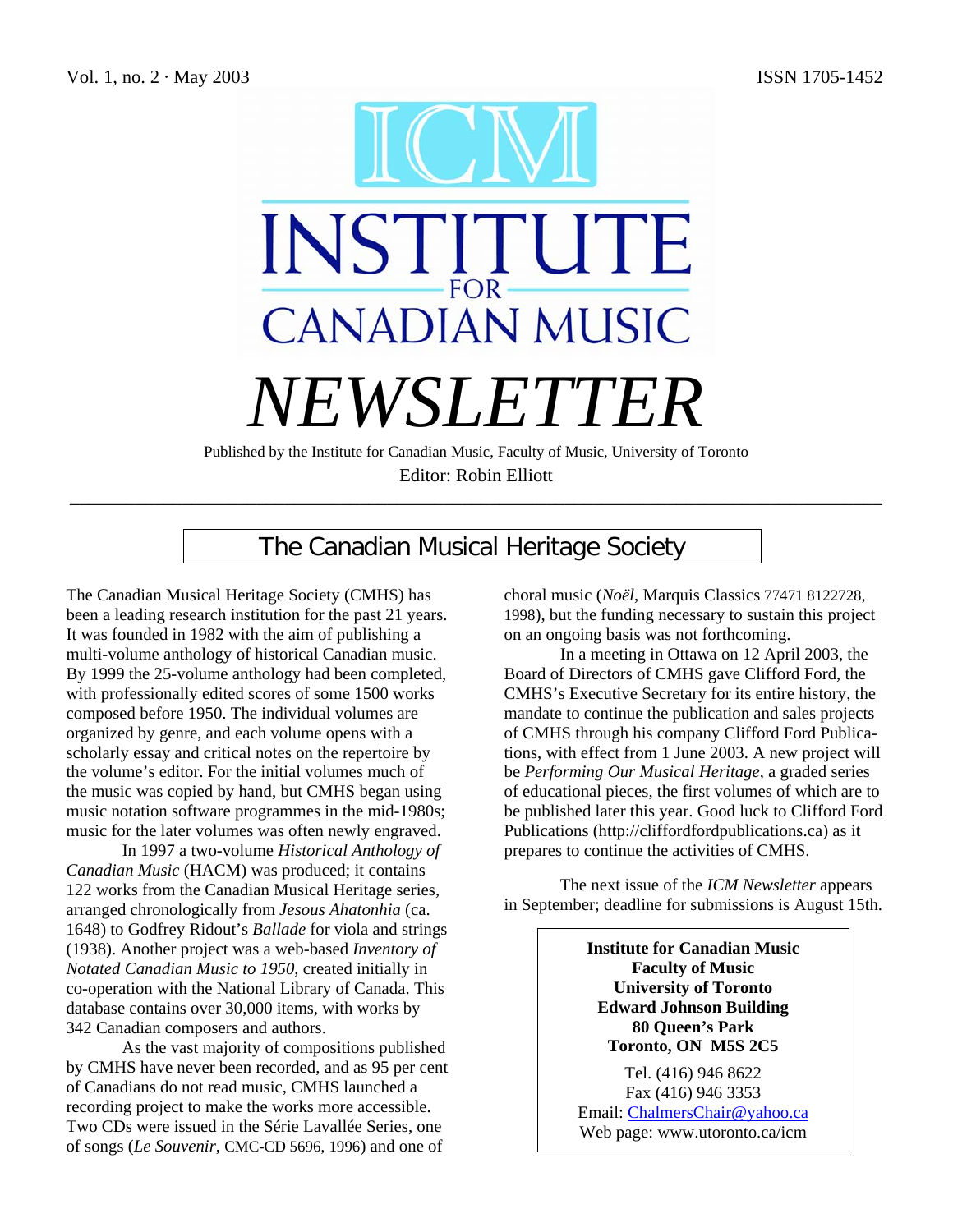## The Juno Awards Corel Centre, Kanata, Ontario 6 April 2003

For each award, the first item is the 'of the year' award title, the second is the artist, and the third is the 'song' or *album*

| Aboriginal Recording: Derek Miller: 'Lovesick Blues'                          | Jack Richardson Producer: Alanis Morissette: 'Hands Clean'/'So Unsexy'     |
|-------------------------------------------------------------------------------|----------------------------------------------------------------------------|
| Album: Avril Lavigne: Let Go                                                  | Juno Fan Choice Award: Shania Twain                                        |
| Album Design: S. Goode/M. Dempster/N. Garcia/M. Malandruccolo: K-OS Exit      | New Artist: Avril Lavigne                                                  |
| Alternative Album: Broken Social Scene: You Forgot It In People               | New Group: Theory of a Deadman                                             |
| Artist: Shania Twain                                                          | Pop Album: Avril Lavigne: Let Go                                           |
| Blues Album: Jack de Keyzer: 6 String Lover                                   | Rap Recording: Swollen Members: Monsters in the Closet                     |
| Children's Album: Fred Penner: Sing with Fred                                 | R&B/Soul Recording: Remy Shand: The Way I Feel                             |
| Classical Composition: Bramwell Tovey: Requiem for a Charred Skull            | Recording Engineer: Denis Tougas: 'Everybody's Got A Story'/'Double Agent' |
| Classical Solo or Chamber: Marc-André Hamelin: Liszt Paganini Studies         | Reggae Recording: Sonia Collymore: 'You Won't See Me Cry'                  |
| Classical Solo with Lg Ens: James Ehnes, MSO, M. Bernardi: Bruch Concertos    | Rock Album: Our Lady Peace: Gravity                                        |
| Classical Vocal or Choral: Les Violons du Roy: Mozart Requiem                 | Roots & Traditional Solo Album: Lynn Miles: Unravel                        |
| Contemporary Christian/Gospel Album: Toronto Mass Choir: Instrument of Praise | Roots & Traditional Group Album: Zubot & Dawson: Chicken Scratch           |
| Contemporary Jazz Album: Richard Underhill: <i>tales from the blue lounge</i> | Single: Avril Lavigne: 'Complicated'                                       |
| Country Recording: Shania Twain: 'I'm Gonna Getcha Good!'                     | Songwriter: Chad Kroeger/Nickelback: 'Hero'   Nickelback: 'Too Bad'/       |
| Dance Recording: The Sound Bluntz: 'Billie Jean'                              | 'How Your Remind Me'                                                       |
| Francophone Album: Daniel Bélanger: Rêver mieux                               | Traditional Jazz Album: Renee Rosnes: Life on Earth                        |
| Group: Sum41                                                                  | Video: Ante Kovac & Matthew Good: 'Weapon'                                 |
| Instrumental Album: Robert Michaels: Allegro                                  | Vocal Jazz Album: Diana Krall: Live in Paris                               |
| International Album: Eminem: The Eminem Show                                  | World Music Album: Jeszcze Raz: Balagane                                   |

While positioning itself as the Canadian equivalent of the Grammy awards, the Juno Awards ceremony of CARAS (the Canadian Academy of Recording Arts and Sciences) is truly a celebration of English-language mainstream popular music artists. One measure of this is the number of spin-off awards that have been created to honour musicians neglected by the Junos: ADISQ Awards for Quebec artists, East Coast Music Awards for musicians of Atlantic Canada, Canadian Country Music Awards, Canadian Aboriginal Music Awards, Canadian Reggae Music Awards, Vibe Awards (for Canadian gospel music), and so on.

A glance at this year's compilation CD (*Juno Awards 2003*, EMI Canada 7243 5 82698 2 6) confirms this bias: all of the 15 tracks are popular music songs, and only one is in French. The televised version of the awards ceremony, held this year at the Corel Centre near Ottawa and hosted by Shania Twain, was devoted to popular music acts. Fewer than a dozen of the 37 awards were presented on air, and all were for popular music artists. Jazz and classical music award winners, for instance, were dealt with in a 45-second spot just after a commercial break. The one classical musician who participated in the broadcast, violinist James Ehnes, somewhat incongruously co-presented the award for best R&B/Soul Recording of the Year.

It was certainly a successful formula to create an audience for the event: the 18,500 tickets for the show were sold within an hour of becoming available on the internet. This reflects the fact that Canadian popular music is no longer an oxymoron. Many Canadian artists now measure their record sales by the million and a select few, such as Shania Twain, Céline Dion, and Alanis Morissette, sell CDs by the tens of

million. In a recent article Linda Lister wrote about the 'cult of celebrity' which creates and sustains the huge success of these singers. $<sup>1</sup>$  In the old days, Juno Awards</sup> were seldom given to such artists, whose career is largely carried on abroad, but that rule no longer holds.

This year's ceremony provided further tribute to the business acumen of Vancouver manager Terry McBride, whose Nettwerk Management has guided the careers of Sarah McLachlan, Bare Naked Ladies, and dozens more. McBride was inducted into the Canadian Music Hall of Fame (as was Tom Cochrane), and his latest protégée, Avril Lavigne, won four Junos. That's as many as Neil Young, two more than Leonard Cohen or Joni Mitchell and three more than Glenn Gould.<sup>2</sup> Over the past year the 18-year-old Lavigne (b. 27 Sep. 1984 in Napanee, Ontario) has leapt from obscurity to international fame and fortune on the strength of a single CD, her debut album *Let Go*, which had sold 12 million units by the time of the Juno ceremony.

Aspiring Avril Lavignes may have a tougher time of it in future, as new recording and distribution technologies take hold. 'If selling CDs was my only source of revenue right now I would be very bummed,' McBride said recently. $3$  But in the meantime he, and the artists he manages, and for that matter the Juno Awards, are cashing in while the going is good. *R.E.*

 $\overline{a}$ 

<sup>&</sup>lt;sup>1</sup> Linda Lister, 'Divafication: the deification of modern female pop stars,' *Popular Music and Society* 25.3-4 (Fall/ Winter 2001): 1-10.

<sup>&</sup>lt;sup>2</sup> These artists all had (or still have) major careers abroad and thus were shunned by CARAS in former years.

<sup>3</sup> Alexandra Gill, 'Canada's leading music man,' *The Globe and Mail* (Toronto, 5 April 2003): R9.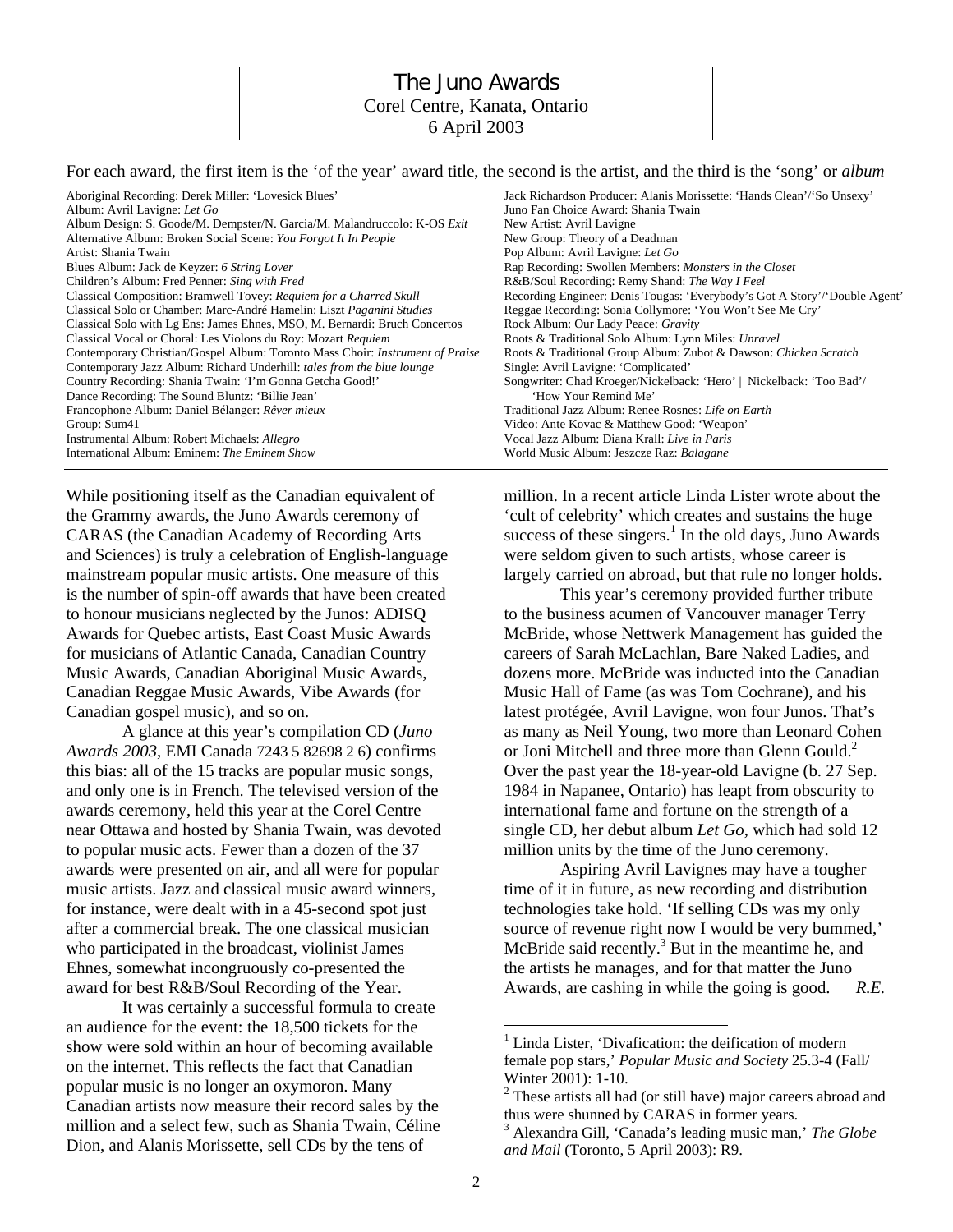## Karl Steiner, Canadian Apostle of the Second Viennese School

by Albrecht Gaub Hamburg, Germany

On 20 June 2001, the pianist Karl Steiner died in Belleville, Ontario. The *Österreichische Musikzeitschrift*  and the Newsletter of the Arnold Schönberg Center in Vienna both published obituaries,<sup>1</sup> but in Canada Steiner's death passed virtually unnoticed. Steiner had been living in Canada for fifty-two years, he had been affiliated with the Faculty of Music at McGill University for most of this time, he had been heard on the CBC regularly, and there had even been three documentaries about him on Canadian television. But although he had found increasing recognition in Vienna, he was very disappointed with the Canadian music scene, from which he gradually withdrew in his last years. Who was this man, who was considered to be worthy of highest honours in Austria and yet is not mentioned once in the *Encyclopedia of Music in Canada*, not even in passing?<br>
Karl Steiner, Montreal, 18 October 1999

Photo: Albrecht Gaub

## **AN EXPATRIATE PIANIST FROM VIENNA**

Karl Steiner was born in Vienna on 12 March 1912. His father owned a clothing store. After taking his *Matura* (Austrian high school degree) Steiner studied musicology at the University of Vienna with Egon Wellesz, Robert Lach, Alfred Orel, and others. Among his fellow students there was the violinist Joseph Berliawsky, whom he would meet again in Canada. Steiner did not take a doctorate, but otherwise he pursued practically the same programme Ida Halpern (then still Ruhdörfer) had begun about five years earlier; when I asked Steiner whether he knew her, it turned out that he had never heard her name. At the same time, Steiner took private piano lessons, but because of the Austro-German institutional separation of musicology (taught at universities) from practical music making (taught at *Musikhochschulen*) he could not take a degree in performance. Finally he succeeded in obtaining a diploma in music education from the Viennese *Staatsakademie* as an external candidate, which legally allowed

 $\overline{a}$ 

him to teach music. In his earlier years Steiner also tried his hand at composing, in a style resembling Hanns Eisler and Kurt Weill, as he would recall. Although he later claimed to have been 'far too liberal' to develop Communist sympathies, he did collaborate with artists from the *Arbeiterbewegung* such as the stage director Franz Ibaschütz, for whom he wrote incidental music. Nothing of this work survives. In 1937 Steiner opened a music school of his own, organized within the social-democratic *Volksbildungsverein 'Apolloneum'*, but the Nazi invasion on 10 March 1938 put an end to his teaching efforts. After *Reichskristallnacht* he was interned in the Dachau concentration camp near Munich for some months. An uncle of his bailed him out. By way of France, Steiner emigrated to Shanghai, one of the few places he could access without a visa. Steiner taught music there intermittently and

tried to support himself by playing in bars and dance halls; for several years he hardly touched a piano. The Jewish community of Shanghai included musicians like the Joachim brothers, Herbert Ruff, and Erwin Marcus, all of whom Steiner would meet again in Montreal.

After the communist revolution in China the European refugees in Shanghai were cast adrift again. Steiner contemplated a return to Austria, but when he learned how devastating the effects of the Nazi regime had been, he abandoned the idea. His entire family had perished. He would not go to Israel either; to the end of his life he remained a staunch anti-Zionist. But when Canada opened its doors again for Austrians in 1949, he took the chance. Entering the country by way of Vancouver, he was advised to settle in Montreal. He began teaching, at first privately, then from 1964 at McGill; however, he never advanced beyond adjunct faculty status in spite of Helmut Blume's support. He retired from McGill in 1989.

In Shanghai Steiner had married another Jewish refugee, Lisa Cohn of Breslau, but this was something of a marriage of convenience, even though it

<sup>1</sup> *Österreichische Musikzeitschrift* 56.8-9 (2001): 78; Arnold Schönberg Center *Newsletter* 9 (Sep. 2001-Feb. 2002): available online at http://www.schoenberg.at/2\_center/newsletter\_edition9\_e.htm#ASI.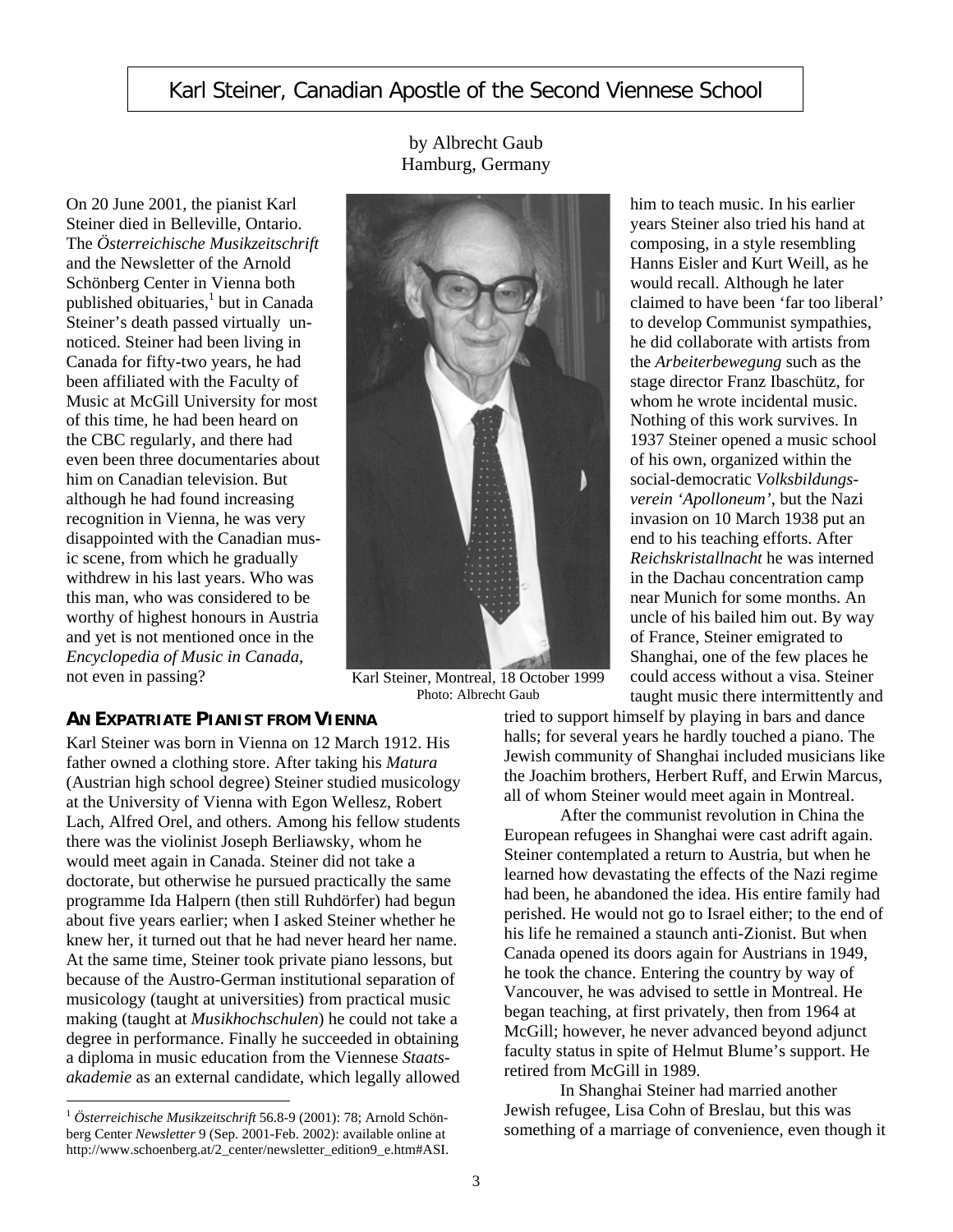lasted until 1970. Then he married Emmy Hummel, a post-war émigré from Germany who was twenty years his junior. Steiner adopted her two sons from an earlier marriage to an Italian: Nicolino (born 1956) and Bruno (born 1963). Steiner had no children of his own. The Steiners lived in Montreal's anglophone Notre-Dame-de-Grace neighbourhood until October 1999, when a new surge of Quebecois separatism finally led Steiner (who spoke no French at all) to quit the province. He and his wife settled in Belleville, Ontario. From the mid-1990s, Karl and Emmy Steiner would spend the winter months in New Orleans, where their son Bruno had established himself.

#### **STEINER AND THE SECOND VIENNESE SCHOOL**

Karl Steiner was introduced to the Second Viennese School by the pianist Olga Novakovic, who had been affiliated with the circle for several years before Steiner became her student in 1932. Henceforth, Steiner would always emphasize his close ties to the Second Viennese School.<sup>2</sup> Yet Steiner knew neither Schoenberg nor Berg personally, and his acquaintance with Webern was rather superficial. In the case of Schoenberg, who had been living in Berlin since 1925 and who left Europe just one year after Steiner's introduction to Novakovic, this is not particularly surprising; Berg, however, is another matter. Steiner related that Novakovic made him study Berg's Piano Sonata early on; he prided himself in having been one of its first interpreters, and Novakovic seems to have treated him as her favourite student. It is strange, then, that she never introduced Steiner to Berg. Of course Berg died early, but there would have been no less than three years during which such an encounter could have taken place. Steiner recalled that he once played Berg's sonata at a concert; the following day, Novakovic summoned him and told him, 'You have to play it more slowly.' She had discussed the sonata with Berg the night before. As to Webern, Steiner attended some of his lectures on the history of music, but again there is no evidence of a personal encounter. To Steiner's credit it must be said that he was always frank about this. But how then did he justify his claim of a close affiliation with the circle?

The answer is that to Steiner the Second Viennese School was always more than just Schoenberg, Berg, and Webern. He viewed the composers he called its 'second generation' as integral members: Hans Erich Apostel, Hanns Jelinek, Eduard Steuermann, Julius Schloss, Philipp Herschkowitsch (Herscovici), and some others. These Steiner actually knew; he was especially close to Apostel, whose *Sonatina ritmica*, Op. 5 (1934) he played early on (as the second pianist after Novakovic, who premiered it), and later to Julius

 $\overline{a}$ 

Schloss, whom he met only in exile, in Shanghai. After the war Steiner resumed his correspondence with Apostel, Jelinek, and Steuermann; in the case of Apostel, he succeeded in luring him to Canada for a visit. Consequently, it was this 'second generation' whose music was especially dear to Steiner and which he promoted almost single-handedly. There was, however, another member of the circle, and a fairly prominent one, that Steiner shunned: Hanns Eisler. Eisler, after his breach with Schoenberg in 1925 (i.e. before Steiner could have met him), was, quite obviously, a renegade, a traitor to the aesthetics of Schoenberg, something Steiner could never forgive.

#### **STEINER'S AESTHETICS**

Steiner's repertory as a pianist was not confined to the music of the Second Viennese School. In his choice of earlier music, however, he was nevertheless guided by the preferences typical of the school. As one would expect, he championed Bach and the music of the Viennese classics. Typically Viennese was his neglect for much music composed outside the Germanspeaking area, a neglect that even extended to 20thcentury music. Steiner's admiration of Stravinsky was confined to his dodecaphonic period, and when I asked him about his opinion on Messiaen, he answered brusquely, 'He comes from a different tradition; he does not belong to us.'<sup>3</sup> Quite apart from the question of national traditions, sensuality, playfulness and virtuosity (even in music of indisputable greatness) were things Steiner disliked. He used to say, 'Romantik interessiert mich wenig' (Romanticism interests me little), thus dismissing most 19th-century music. Steiner held some sympathies for Brahms and even Chopin, but as he defended the ideal of 'absolute music' uncompromisingly, Liszt, Wagner and many others were anathema to him. Once, searching for common ground, I discussed Beethoven's sonatas with Steiner. He was unhappy about my admiration for Opp. 53, 57, and 106: 'Why always the virtuosic sonatas?' For the ascetic Steiner, virtuosity was almost a sin: at best, it detracted from the content; at worst, it tried to conceal its absence. Music of unabashed sensuality made him no less uneasy. 'At age fourteen,' he once remarked on TV, 'I admired Tchaikovsky, but later I became more mature.'

For Steiner, the Second Viennese School also included a specific tradition of performance, which he

1

<sup>&</sup>lt;sup>2</sup> In Austria the Second Viennese School is now usually referred to simply as 'The Viennese School.'

<sup>&</sup>lt;sup>3</sup> Whenever Steiner spoke to me of 'us,' he included me in some conspiracy; frequently he would say, 'Wir müssen zusammenhalten' (We must stick together). He took it for granted that I, as a student of Viennese-trained Constantin Floros (whose writings on Berg Steiner approved of) would share his aesthetic convictions.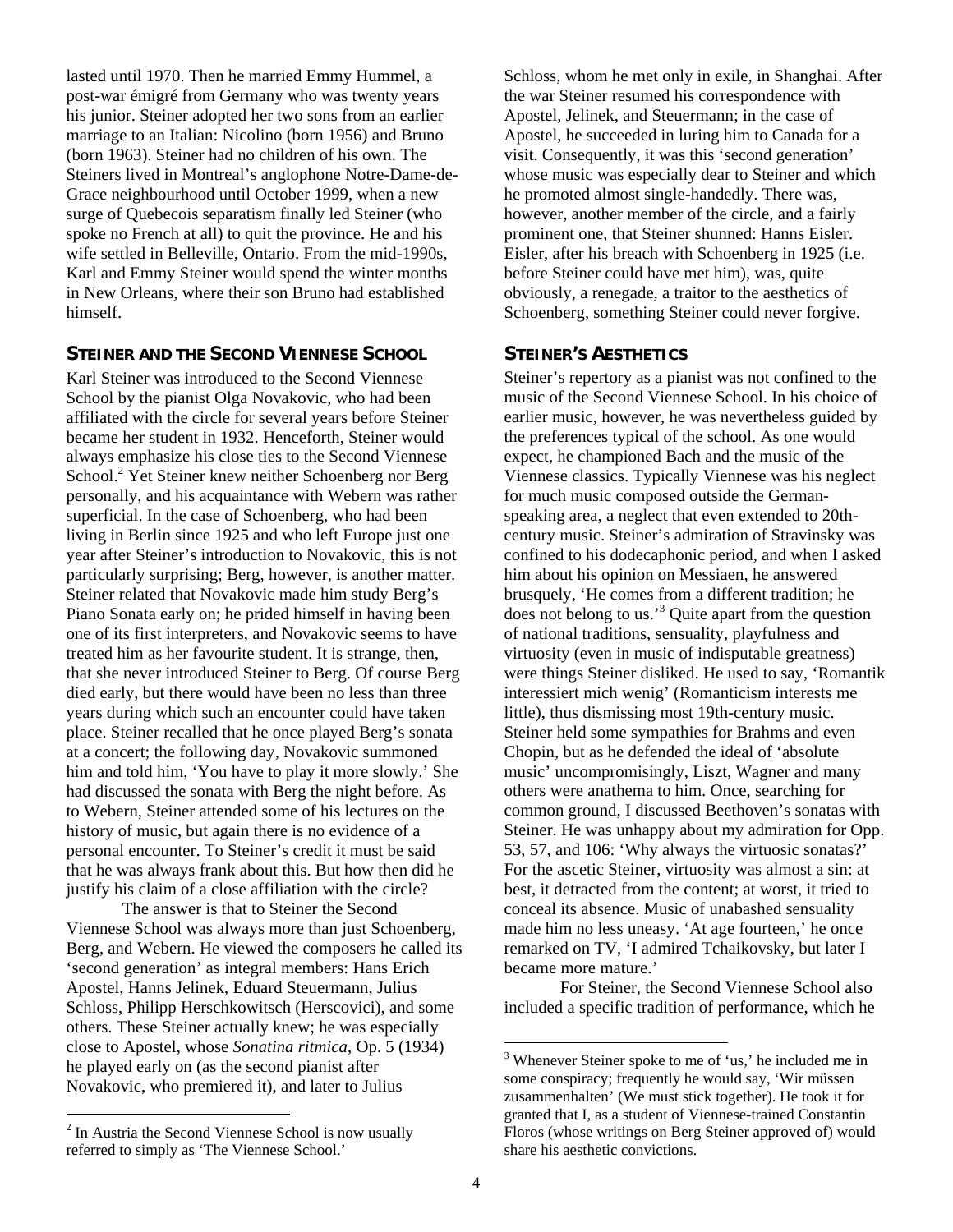sought to preserve. His correspondence with Apostel, Jelinek, Schloss, and Steuermann shows his almost obsessive quest for authenticity, for rendering a score exactly as the composer wished. A report on the courses Steiner gave in Vienna in June 1997 sheds light on his pianistic ideals:<sup>4</sup> Making the structure of a composition audible was Steiner's foremost goal; he said, 'The perception of the intended meaning is the fundamental prerequisite for playing this music [of the Second Viennese School].' In terms of technique, he advocated a 'fluent' style of playing that should emphasize horizontal lines, using 'natural rubato.' According to him, the pedal should be used sparingly, as little as possible. He always warned against romanticizing Berg, frequently referring to Novakovic and also to Josef Polnauer, another member of the circle. As to the Russian piano school and its Canadian representatives (notably Lubka Kolessa), he spoke of them only with disdain.

Steiner had a good sense of humour, but as any true believer, he did not permit jokes about what was holy to him. And music was a dead serious matter to him. He felt offended by any kind of popular or 'light' music, and not only by its post-war North American manifestations; unlike the Joachim brothers, he took no delight in playing 'light' music in Shanghai. As happy as Steiner was about being courted by Vienna again in his last years, he was furious about the fact that these efforts at rehabilitation of expatriate musicians were not confined to the Second Viennese School, but also extended to composers like Erich Wolfgang Korngold. 'Das muss bekämpft werden' (This has to be fought against) was his standard comment on Korngold. On the other hand, Steiner was equally critical of post-war developments like the total serialism of the Darmstadt school, electronic music, and new attempts to transcend the boundaries of absolute music. What he advocated was, basically, traditional music, 'tönend bewegte Form' in Hanslick's sense, only with tonality replaced by dodecaphony.

### **STEINER'S CANADIAN MISSION**

 $\overline{a}$ 

After settling in Canada, Karl Steiner took it upon himself to systematically introduce and promote the music of the Second Viennese School to the Canadian public. Hartmut Krones, Professor of Musicology at the Universität (until 1999 Hochschule) für Musik in Vienna, holds that outside Austria the 'second generation' of the school never had a more zealous champion than Karl Steiner. In his teaching, Steiner regularly used twelvetone music from the earliest possible stage. Essential to

Steiner's teaching was Jelinek's *Zwölftonfibel* (Twelvetone Primer), Op. 21, published in 1953, which is both an introduction to twelve-note composition and to playing music written in that idiom. Of course Steiner was in need of pedagogical repertory. At his suggestion, Schloss wrote two cycles for beginners (1958-59), to which he later added his *23 Impressions* (completed 1964); similarly, Steiner prompted Otto Joachim to write his twelve *Twelve-Tone Pieces for Children*  (1959). And of course, he welcomed Webern's *Kinderstück* after its belated discovery in 1963.

As the case of Otto Joachim shows, Karl Steiner's work was not without effect on Canadian music. Steiner also established contacts with younger composers, mostly French-Canadian, whose aesthetic outlook was similar to his and whose music he played, even premiered; Gilles Lefebvre was one of them. The *Six Preludes on a Tone Row* (1963) by William Keith Rogers was another favourite of his. At McGill, he established a lasting friendship with Bruce Mather. On the other hand, Steiner seems to have ignored dodecaphonic composers in other regions of Canada, even John Weinzweig. In the 1960s Steiner wrote articles and gave lectures with the goal of convincing Canadian schools to add a compulsory training in twelve-note music to their curricula, but these efforts were in vain.<sup>5</sup>

There was one ally from the old Viennese days: Franz Kraemer, another refugee, had studied composition with Berg and was in fact closer to the Second Viennese School than anybody in Canada. (Incidentally Kraemer's estate, acquired by the National Library of Canada after his death in 1999, contains an unpublished cycle of five dodecaphonic piano pieces composed in 1934.) But soon after Kraemer had settled in Canada he gave up his artistic career in favour of an administrative one. As a CBC executive, Kraemer championed Steiner's work; Steiner frequently performed on the radio, mostly the music of the Second Viennese School. Otherwise, Steiner was rarely heard or seen outside of Montreal, which may also explain his absence from the *Encyclopedia of Music in Canada*. He was never introduced to Helmut Kallmann, who heard Steiner's name for the first time in 1999. Yet various Canadian TV channels, including the CBC, aired documentaries on Steiner between 1985 and ca. 1996. There is a brief mention of Steiner in the collective volume *A History of the Austrian Migration to Canada*, published in 1996,<sup>6</sup> and Arthur Kaptainis mentions him in his 1998

 <sup>4</sup> Ulrike Fendel, 'Die Interpretation der Klaviermusik der Wiener Schule. Symposion mit Karl Steiner (18.-20.6.)' (Interpretation of the Piano Music of the [Second] Viennese School. A Symposium with Karl Steiner [18–20 June]), *Österreichische Musikzeitschrift* 52.9 (1997): 48-50.

 $5$  See, e.g., the article in the Canadian Federation of Music Teachers' Associations *Newsbulletin* 19.1 (Nov. 1964): 2. <sup>6</sup>

<sup>&</sup>lt;sup>6</sup> Frederick C. Engelmann and Manfred Prokop, 'Achievements and contributions of Austrian-Canadians,' chapter 12 of *A History of the Austrian Migration to Canada*, ed.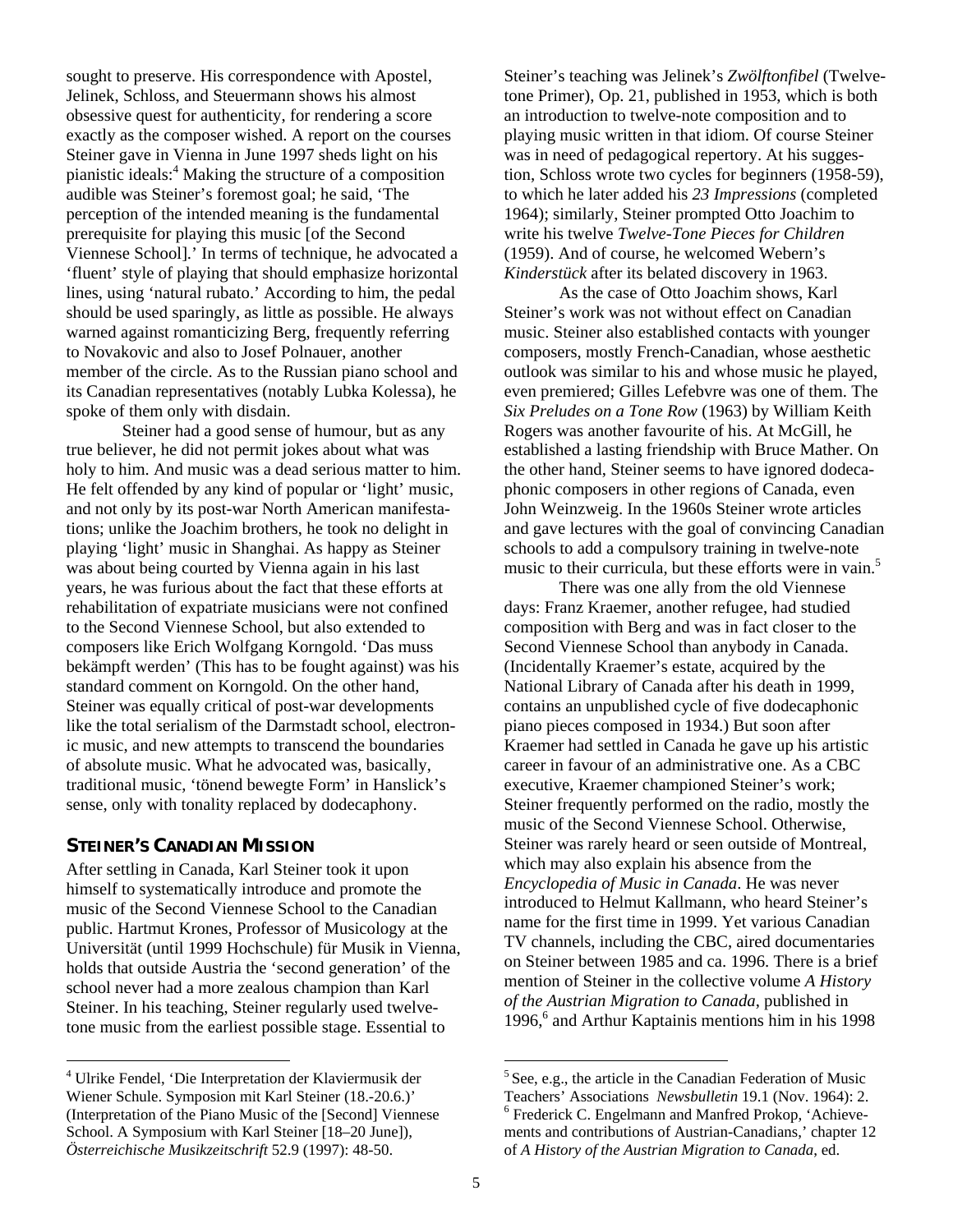article on musical refugees from Nazi Germany and Austria, 'Generation EX.'7 On the Austrian side, Christian Baier wrote a short article on Steiner in 1988.<sup>8</sup> Steiner also has an entry in the book *Orpheus im Exil*  (Orpheus in Exile) from  $1995.<sup>9</sup>$ 

In contrast to Steiner and Kraemer, soprano Ruzena Herlinger, who in 1929 had commissioned the aria *Der Wein* from Berg and who lived in Montreal from 1949 as well, did not do much to disseminate the legacy of the Second Viennese School in Canada. She no longer appeared in public, and her students hardly performed the respective music, least of all *Der Wein*. Steiner used to refer (with a smile) to the memoirs of Hans Heinsheimer, where Herlinger is described as 'a Viennese lady of Czech descent, whose financial resources unfortunately far surpassed her vocal qualities.'<sup>10</sup> As to Alfred Rosé, who lived in London, Ontario, he had known members of the Second Viennese School, but he had never subscribed to its aesthetics. Hence Steiner had good reason to regard himself the true standard-bearer of the Second Viennese School in Canada.

Like Steiner, Otto Joachim believed that dodecaphony was the only artistically valid method of composing contemporary music and thus seemed Steiner's natural ally. Indeed Joachim entrusted the pianistic tuition of his son Davis to Steiner, and his *12- Tone Pieces for Children* were expressly written for his son's lessons with Steiner. But the Steiner–Joachim relationship was always purely professional and, at times, strained. Steiner used to remark that Joachim was a late convert, who in Shanghai still had expressed his inability to understand dodecaphony. For his part, Joachim rebuked Steiner: 'He speaks of the Viennese School. He was the student of some woman in Vienna and has never met Webern and so on … The only one he was in touch with was Apostel. And he tried and even succeeded to bring Apostel here. And now Steiner is the one who understands everything about dodecaphony, with his Jelinek and his Apostel, and all the others do not exist.<sup>' 11</sup>

Frederick C. Engelmann, Manfred Prokop and Aranz A. J. Szabo (Ottawa: Carleton University Press, 1996): 164. 7 Arthur Kaptainis, 'Generation EX: German and Austrian expatriates of the war years changed the cultural landscape of Canada,' *The Gazette* (Montreal, 19 December 1998): D1-D2. 8 Christian Baier, 'Karl Steiner,' *Österreichische Musikzeitschrift* 43 (1988): 678. 9

 $\overline{a}$ 

In 1985, on the occasion of Berg's hundredth birthday, Steiner organized a concert with music by Schoenberg, Berg, and Webern in McGill's Pollack Hall. It accompanied an exhibition on the Second Viennese School that was organized by the Austrian Government. But in the course of time Steiner grew more and more embittered. At McGill, he believed himself to be surrounded by enemies, especially after the retirement of Helmut Blume; he went so far as to accuse a colleague of having wilfully destroyed some of his recordings. Of course the continuing public indifference towards most of the music he championed did not make him feel better. A few days before leaving Montreal, he gave a lecture (poorly attended) at McGill, which he called his 'testament.' (It was on the occasion of this lecture that I personally made Steiner's acquaintance.) Titled 'Interpretation of the Piano Music of the Viennese School,' it was practically the same lecture Steiner had given in Vienna on 19 June 1997. Thanks to Edward Laufer's intervention Steiner also appeared at the University of Toronto's Faculty of Music, together with Hartmut Krones of Vienna, for a series of masterclasses and lectures.

Towards the end of his life Steiner attracted more attention in his native city than in Canada. He first returned to Vienna in 1981, and then more and more frequently. He gave courses (master classes) in Vienna in 1997 and 2000; in 2000 Austria awarded him the Ehrenkreuz für Wissenschaft und Kunst I. Klasse (Cross of Honour in Arts and Sciences, First Class).<sup>12</sup> On the other hand, he never became a member of the Order of Canada (let alone a *Chevalier du Québec*). The only true professional friend he won in his last years was Hartmut Krones. Krones organized Steiner's trips to Vienna and also assisted Steiner with his last public appearance, the two master classes (on 'Piano Music of the Viennese School' and 'The Lied of the Viennese School') that he gave at the University of New Orleans in February 2001.

### **STEINER'S LEGACY**

Karl Steiner taught the piano from about 1937, when his ill fated school in Vienna opened, almost to the very end of his long life. But for some unknown reason it is extremely hard to find a professional pianist who numbers Steiner among his teachers. Some of his many students, including his adopted son Bruno, showed exceptional gifts early on. They won prizes in prestigious competitions, and did so performing the music Karl Steiner championed. But once they had grown to adulthood, all of them seem to have abandoned their pianistic careers. Davis Joachim is of course a professional musician, but he is not a pianist.

 $\overline{a}$ 

<sup>&</sup>lt;sup>9</sup> Walter Pass, Gerhard Scheit, and Wilhelm Svoboda, eds. *Orpheus im Exil: Die Vertreibung der österreichischen Musik von 1938 bis 1945* (Vienna: Verlag für Gesellschafts-kritik, 1995): 362.

<sup>&</sup>lt;sup>10</sup> Hans Heinsheimer, 'Begegnung mit einem Riesen. Alban Berg' (Encounter with a Giant), *Melos* no. 11 (1969): 463 (translation A.G.).

Interview with Albrecht Gaub, 26 September 1999 (unpublished).

<sup>12</sup> See *Österreichische Musikzeitschrift* 55.8-9 (2000): 80.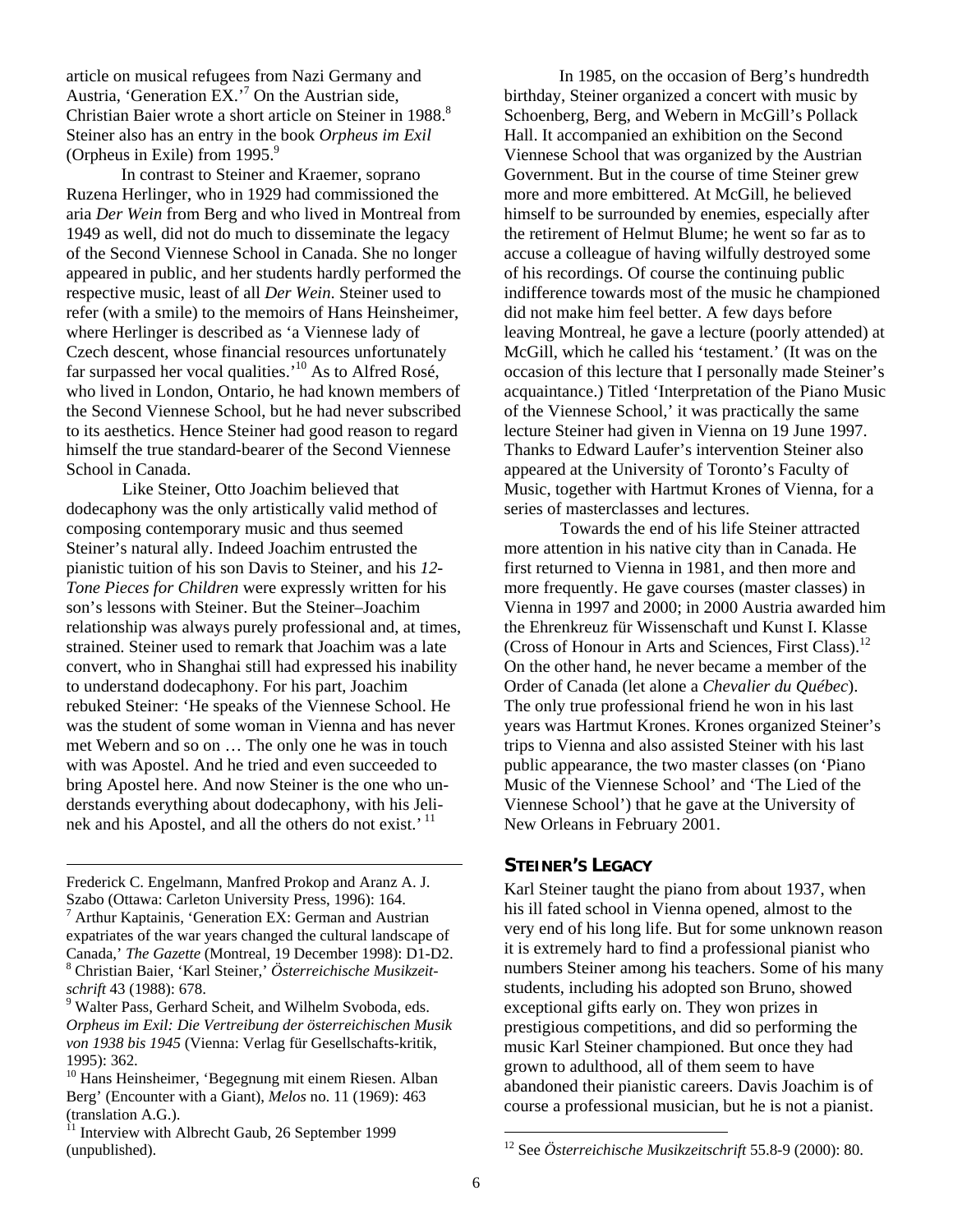Paul Helmer, once Steiner's colleague at McGill, remembers a certain Simon Aldrich (identical with the clarinetist of the same name?). As to Steiner's sons, the older became a singer who now maintains a teaching studio in London, England. Known as Johann Nikolaus Steiner for years, he later broke with his stepfather and adopted his birth name of Nicolino Giacalone again. On his (somewhat extravagant) personal web page the name of Karl Steiner is not mentioned.<sup>13</sup> His brother Bruno, who continues to use the name of Steiner, first turned to rock music (very much to the distress of his father) and later, in New Orleans, established himself as a physiotherapist. The impact of Karl Steiner's latter-day master classes is as yet unknown.

Steiner made quite a lot of recordings – at McGill, for the CBC and also in Germany. But in his lifetime, he only published one album of two compact discs, entitled *Music of the Second Generation of the Second Viennese School*, which was issued by Centaur Records of Baton Rouge, Louisiana, in 1995 (CRC  $2241/42$ ).<sup>14</sup> It is a compilation of recordings made from 1956 to 1985; despite the title, Schoenberg, Berg, and Webern (and indeed William Keith Rogers) are also represented, and besides piano music, there are some songs by Berg and Apostel and a Suite for flute and piano by Schloss. In many instances these were world premiere recordings. As such, they were warmly welcomed by the press, but certain doubts about the quality of the music (especially Schloss's) and some criticism of Steiner's playing, albeit slight, infuriated Steiner. It is difficult to judge Steiner's pianistic achievement on the grounds of the album, as it includes only one familiar work that has been recorded by a significant number of other pianists (Berg's Sonata). Meanwhile the Universität für Musik in Vienna is to issue another CD with Steiner playing music from the standard repertory (Haydn, Mozart, Beethoven, etc.), which should at last make such an assessment possible. Hartmut Krones is also preparing a volume including some of Steiner's papers. So far, only one example of his writing has been published, a short article on Julius Schloss, written in German.<sup>15</sup>

In 1972 Steiner arranged the sale of the estate of Schloss to McGill University. Today, the 'Julius Schloss collection' occupies a special room in McGill's Marvin

Duchow Music Library. Besides Schloss's own papers it includes letters from Schoenberg and other Viennese celebrities. Still, Steiner continued to keep part of Schloss's legacy, including letters from Berg, in his own possession. Steiner subsequently grew angry with McGill because the university did not devote itself to the systematic promotion of Schloss and his music. His new friendship with Krones and his apparent reconciliation with Austria prompted his decision to sell the rest of the Schloss estate to the Gesellschaft der Musikfreunde in Vienna in 1999. After Steiner's death his own archives went there as well. Included in his archives are letters and dedicated scores (partly in manuscript) from Apostel and Jelinek.

*Die Arbeit wurde mit Unterstützung eines Stipendiums im Rahmen des Gemeinsamen Hochschulsonderprogramms III von Bund und Ländern über den DAAD ermöglicht.* 

*This study was made possible with a grant of the Federal and State governments of Germany by way of the German Academic Exchange Service (DAAD) within the framework of the Hochschulsonderprogramm III*.

*Ed. note*: Albrecht Gaub was born in 1967 in Stuttgart. He completed a doctoral degree in musicology at the University of Hamburg in 1997 with a dissertation on the ballet-opera *Mlada*, a collective work by members of the Russian Mighty Handful and the ballet composer Ludwig Minkus. Dr. Gaub spent 15 months in Canada (1999-2000) on a post-doctoral fellowship. During this time he studied refugee musicians from the Third Reich who managed against great odds to settle in Canada. An earlier article based on his research in Canada is 'Nördlich der unbregrenzten Möglichkeiten: von den National-sozialisten vertriebene Musiker im kanadischen Exil,' *Das Orchester* 49.3 (2001): 2-7.



 $13$  See http://www.nicolinogiacalone.com.

 $14$  The recording was coordinated by Don McLean of McGill University; he also wrote the liner notes. Reviews: Hartmut Krones, *Österreichische Musikzeitschrift* 50.10 (1995): 721; Claude Gingras, *La Presse* (14 October 1995): D6; James H. North, *Fanfare* 19.2 (Nov/Dec 1995): 486-7; Arved Ashby, *American Record Guide* 59.2 (Mar/Apr 1996): 226-7 and Arthur Kaptainis, *The Gazette* (Montreal, 13 July 1996): C7. 15 Karl Steiner, 'Julius Schloss,' *Österreichische Musikzeitschrift* 43 (1988): 677.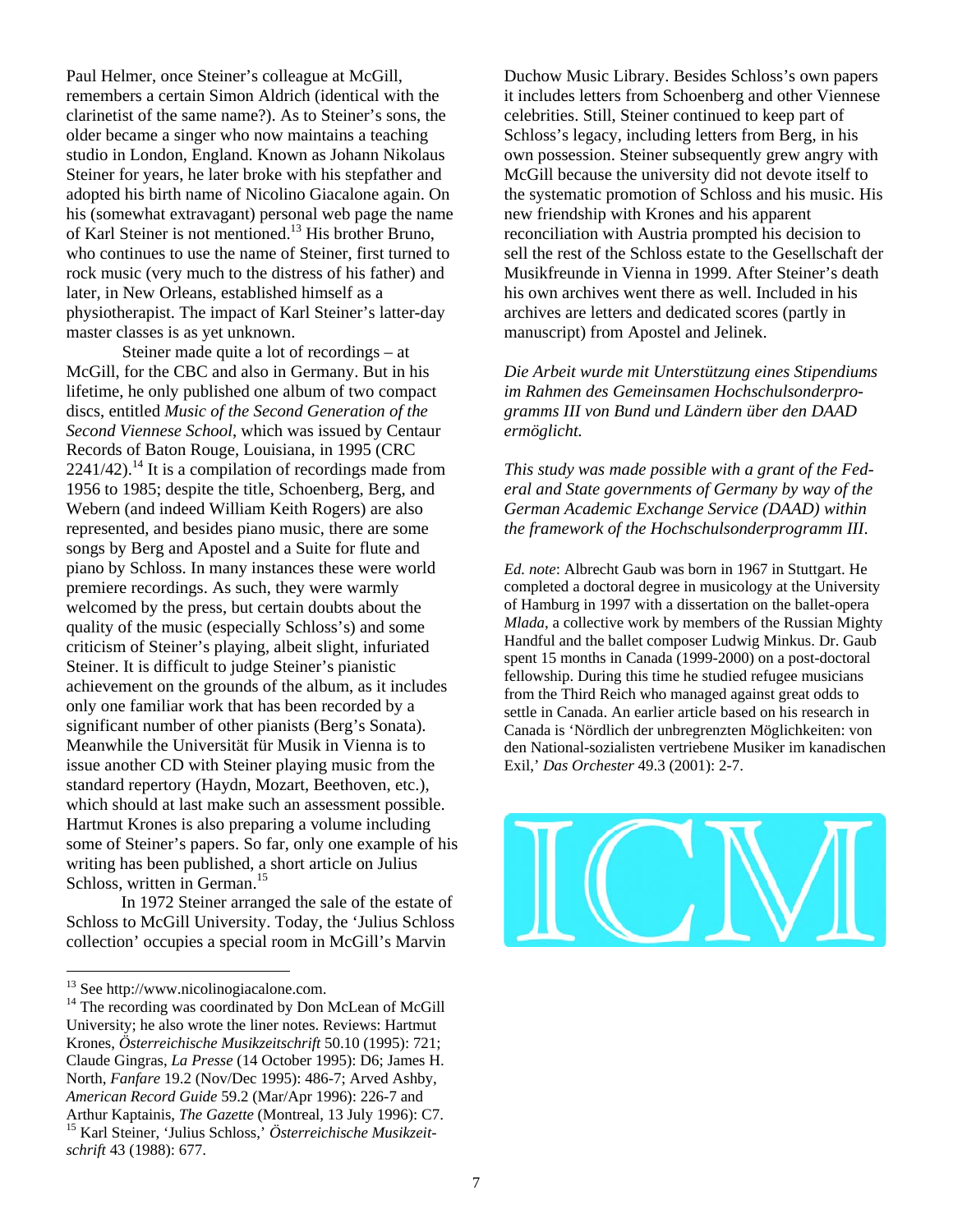## Milestones: Hatzis (50), Nimmons (80), and Weinzweig (90)

Christos Hatzis was born in 1953 in Volos, Greece. In 1982 he completed his PhD in composition at SUNY Buffalo and moved to Canada. At first he worked as a nightclub musician with Greek bands and composed when time permitted. In 1995 be became an associate professor, and in 2003 a full professor, in the Faculty of Music at the University of Toronto. His work is inspired by the idea of 'cultural convergence,' or the cross-fertilization that occurs when different musical cultures come into contact. He has written a series of works inspired by Inuit throat singing; some of these have been recorded on a recent 2-CD set devoted to works by Hatzis (CBC Records MVCD 1156-2, 2002).



Christos Hatzis Photo: Cylla von Tiedemman

The year-long celebrations of Hatzis's 50th birthday included a concert in Walter Hall, University of Toronto, on March 21st, the day of his birthday. The concert ended with four movements from his stunning work-in-progress, *Constantinople*. Begun in 1999 as a commissioned work for the Gryphon Trio, the work is evolving into a 90-minute multimedia music theatre piece for soprano, alto, piano trio, and multi-channel audio playback. The singers must be vocally versatile, as the work calls for a variety of Western and Middle Eastern singing styles. *Constantinople* will be further developed in workshops at the Banff Centre this year and next, with performances at Banff, London, and the Olympic Festival at Athens planned for 2004. It is certain to be a landmark in Canadian music theatre.

Hatzis's most recent choral work, *Light (Arctic Dreams 2)*, is to be premiered on July 2nd in St. John's by four children's choirs from around the world as part of *Songbridge*. *Songbridge* is a UNESCO project and is part of Festival 500 *Sharing the Voices*, an international choral festival held in Newfoundland. *R.E.*

Performer, composer and educator Phil Nimmons is 80 on 3 June 2003. The International Association for Jazz Educators recently named him to its Jazz Education Hall of Fame, and in October 2002 he was presented with the Governor General's Performing Arts Awards for lifetime artistic achievement. He has taught at the University of Toronto's Faculty of Music for 30 years. At a concert on 8 February 2003 by the U of T Wind Ensemble and Concert Band he received a Distinguished Service Award from the Music Education Division of the U of T Faculty of Music. He was also the featured soloist in a performance of Eric Whitacre's *Ghost Train Triptych*, and his work *Skyscape (Sleeping Beauty and the Lions)* was performed. The creation of the Noreen and Phil Nimmons Fund to support guest lecturers to enrich Music Education programme offerings was announced at this concert, to honour Phil and his late wife. Another celebration of Nimmons took place on 9 April 2003 when he was honoured at a concert by the U of T 10 O'clock Jazz Orchestra. *Patricia Shand* 

John Weinzweig's 90th birthday (11 March 2003) was celebrated in Toronto by a party at the Canadian Music Centre, two concerts, and a number of articles. $<sup>1</sup>$  The</sup> University of Toronto Contemporary Music Ensemble, under the direction of Gary Kulesha, presented 'John Weinzweig: A Celebration' on 19 March 2003 in the university's Walter Hall. The concert, performed for the most part by student musicians, included works written between 1942 and 1975. Highlights included a wonderful performance by soprano Kristin Mueller, accompanied by Kulesha, of *Private Collection* (1975) and an equally engaging performance of Divertimento No. 4 for Clarinet and Strings by soloist Peter Stoll.

\_\_\_\_\_\_\_\_\_\_\_\_\_\_\_\_\_\_\_\_\_\_\_\_\_\_\_\_\_\_\_\_\_\_\_\_\_\_\_\_\_\_\_\_

New Music Concerts presented 'Pioneers! O Pioneers!' at the Glenn Gould Studio on 23 March. The concert included old and new works by Weinzweig and two of his most illustrious pupils, Harry Freedman and John Beckwith. Freedman's *Phoenix* for string quartet, Beckwith's *A New Pibroch* for Highland pipes, strings, and percussion, and Weinzweig's *Prologue to a Tango* for mezzo-soprano and four violins were the three new works on the programme, each one a fine addition to the composer's catalogue. The superb soloists were piper Michael Grey and mezzo-soprano Jean Stilwell. A composite portrait of the three composers by Charles Pachter was unveiled before the concert began. *R.E.*

 $\overline{a}$ 

<sup>&</sup>lt;sup>1</sup> See Robert Everett-Green, 'A tribute to unsung heroes,' *The Globe and Mail* (Toronto, 22 March 2003): R7; Daniel Foley, 'John Weinzweig at ninety,' *Ontario Notations* 9.1 (Winter 2003): 1, 9, 12; Colin Eatock, 'The three amigos,' *Words & Music* 10.1 (Spring 2003): 20-21.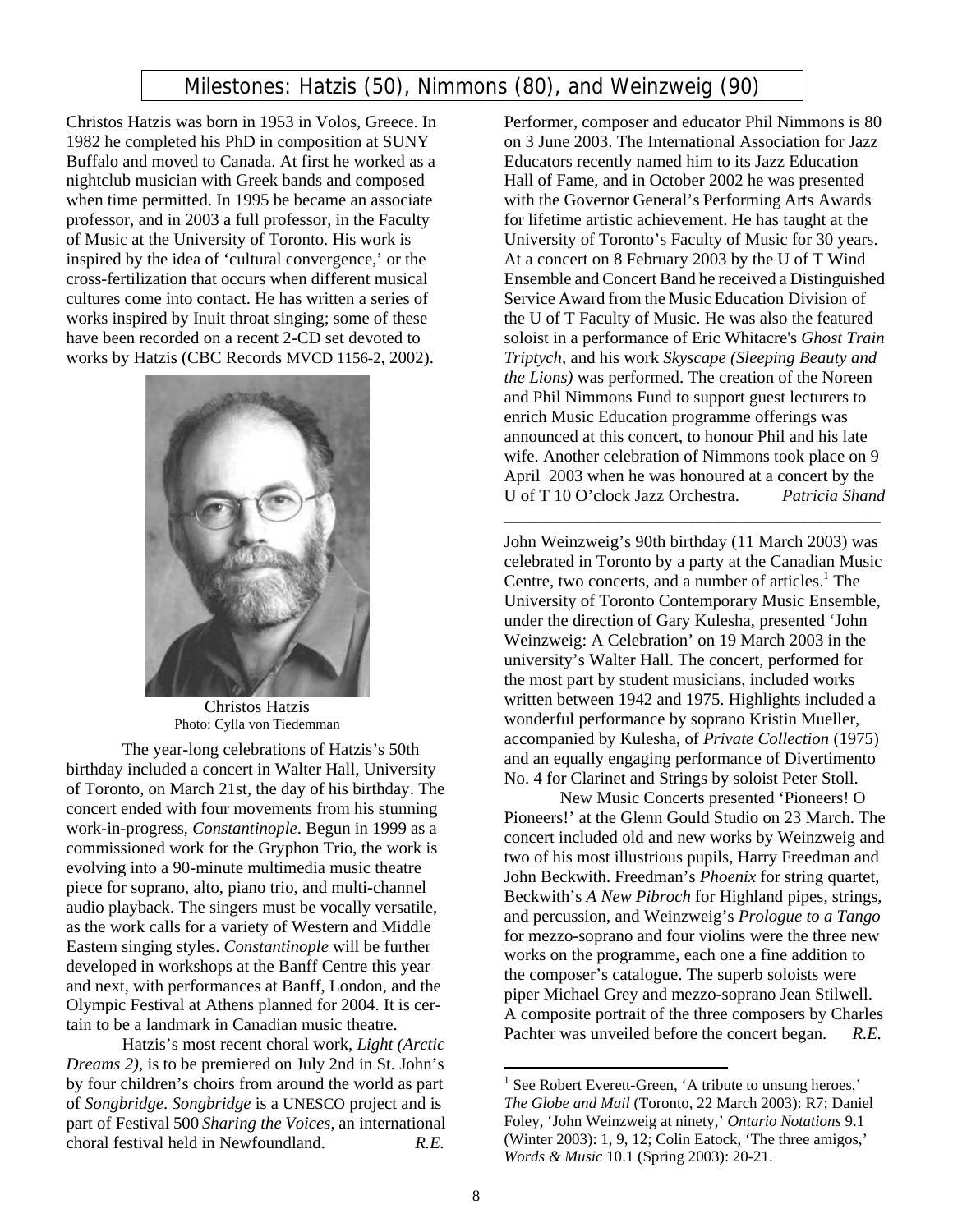## Canadian Music Historic Sites Number Two in a Series

## Eaton Auditorium / The Carlu, Toronto



Eaton Auditorium (1931-1977) / The Carlu Concert Hall (2003- )

Designed as the flagship store of the Eaton empire, the seven-storey Eaton's College Park building opened at 444 Yonge Street, at the corner of College Street, on 30 October 1930. Originally designed to be a 36-storey skyscraper, the building was scaled back to just seven floors due to the effects of the Great Depression. The French architect Jacques Carlu (1890-1976) was hired to design the seventh floor of the building (and also, at the same time, the top floor restaurant for the Eaton store in Montreal). Carlu was Professor of Advanced Design at M.I.T. at the time, and had earlier worked on projects in Calgary and Ottawa. He is credited with introducing the 'ocean liner' style to Canada that was a forerunner of the streamlined Art Deco style (known as *Style moderne* in French) prevalent in the 1930s.

The Seventh Floor, as it was known, included a huge foyer, the Eaton Auditorium (with 1200 seats, 800 on the main floor and 400 in the balcony), and two smaller rooms, the Round Room Restaurant and the Clipper Room. Eaton Auditorium was officially opened on 26 March 1931 with a recital by the Australian soprano Florence Austral, along with her husband, the flutist John Amadio. Also featured in this opening concert was Ernest MacMillan, who provided a number of solos to demonstrate the auditorium's fine Casavant organ. The auditorium featured 'walls of pale gold fabricoid, bird's eye maple panelling and lighting set between bands of ebonized wood' and its acoustics were 'as excellent as those of Massey Hall.'<sup>2</sup> Unfortunately, after the auditorium was renovated in 1951, its acoustics were found to be less than ideal.

 $\overline{a}$ 

Eaton Auditorium hosted numerous important musical events between 1931 and its closure in 1977. It was home to the Women's Musical Club of Toronto for over 30 years, and saw performances by the National Ballet of Canada (its first event, in 1951), the Royal Conservatory Opera School, and the Eaton Operatic Society (even though there was no orchestra pit). Glenn Gould made his public solo debuts there as an organist (12 Dec. 1945) and also as a pianist (20 Oct. 1947) and he continued to make recordings there even after the auditorium was closed to the public in 1977. Dozens of distinguished international musicians performed in Eaton Auditorium over the years, among them Marian Anderson, Duke Ellington, Sergei Rachmaninoff, Paul Robeson, Elisabeth Schwarzkopf, and Ravi Shankar.

When Eaton's moved its flagship store four blocks south to the Eaton Centre in 1977, College Park continued to have shops, restaurants and offices but the Seventh Floor was boarded up. The building changed hands several times, from A.E. LePage to London Life, and finally Great West Life Realty, the current owner. After ten years of lobbying by The Friends of Eaton Auditorium, led by Eleanor Koldofsky, the auditorium was declared to be a heritage site in 1986.

In 2002 two Toronto developers, Jeffry Roick and Mark Robert, obtained a 30-year lease and spent \$8.5 million restoring the Seventh Floor to its original splendour. All that is missing is the Casvant organ, which was removed in 1977 and was later sold to First Baptist Church in Dallas. The Carlu, as the Seventh Floor is now known, officially reopened after 26 years of inactivity with a black-tie event on 3 May 2003. It remains to be seen, however, whether musical events will feature as prominently in The Carlu's future as they have in its past. *R.E.*

<sup>2</sup> Joan Parkhill Baillie, *Look at the Record: An Album of Toronto's Lyric Theatres 1825-1984* (Oakville: Mosaic Press, 1985): 203.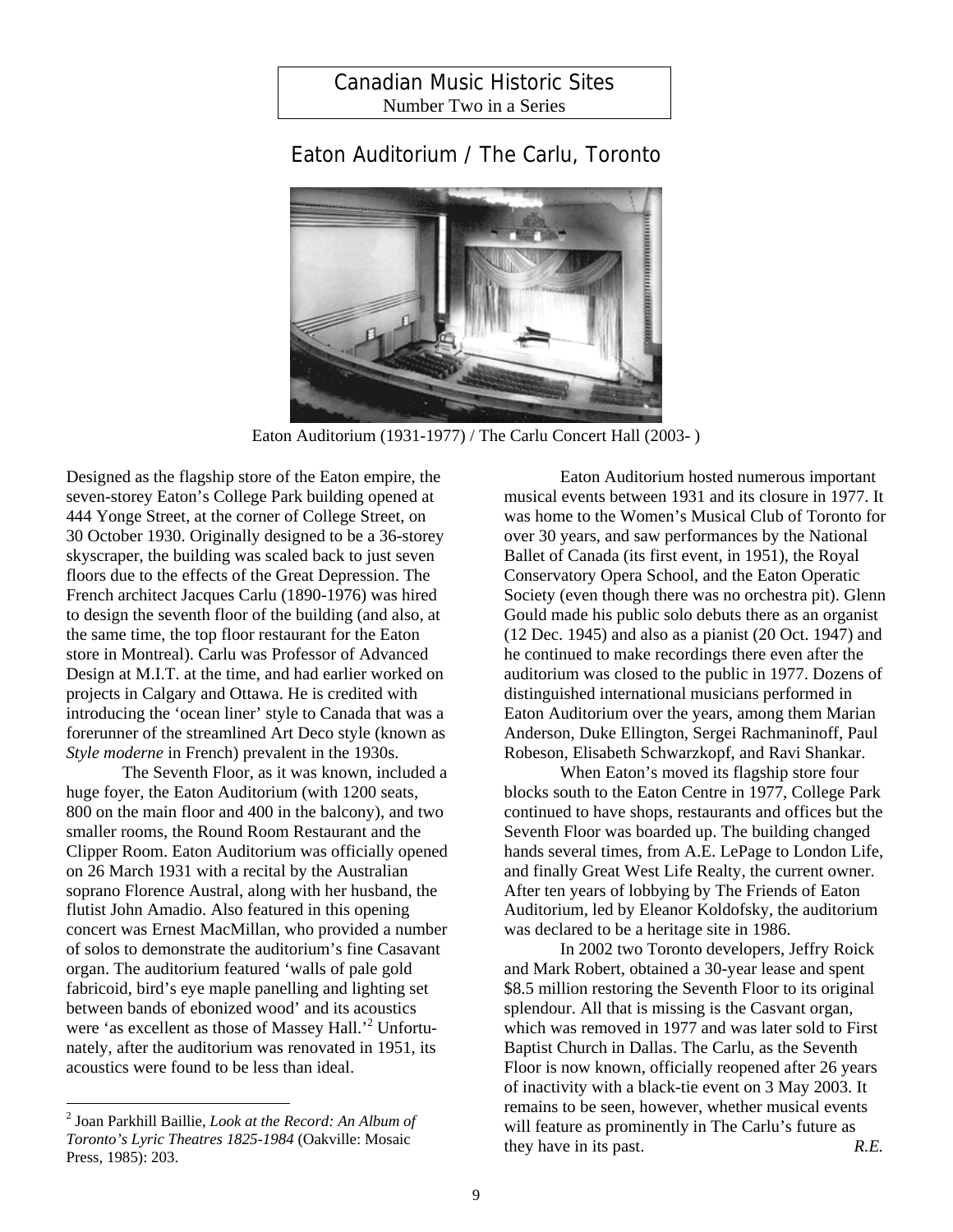Walter Pitman. *Louis Applebaum: A Passion for Culture*. Toronto: The Dundurn Group, 2002. 512 pp., illus. ISBN 1-55002-398-5. \$39.99 (cloth).

The acronyms NFB, CBC, CLC, OAC, FCPRC and SOCAN partly summarize the centres of influence of the composer Louis Applebaum (1918-2000) – to which SSF could be added, if the Stratford Shakespearean Festival ever used a short form. He was an inspired idea man, a constant champion of artistic creativity whose trademark attitude in meetings was 'let's get on with it'.

The new biography by Walter Pitman, a fellow arts mandarin, benefits from interviews with Applebaum during his last years, and with numerous other associates. It covers in careful detail the cultural ventures and struggles in which Applebaum played an often-central role - the National Film Board, CBC Television, and the Canadian League of Composers in the 1950s, the Stratford music programs in the 1960s, the Ontario Arts Council in the 1970s, the Federal Cultural Policy Review Committee in the 1980s, the merging of ProCan and CAPAC as SOCAN in the 1990s. In tracing the ups and downs of these involvements, Pitman is sometimes over-careful and over-detailed, making his work longer and denser than would seem appropriate, more like a series of minutes than a readable biography: one imagines Applebaum calling out, 'let s get on with it.'

Chapter 18 is headed by a quote from Applebaum: 'I want to be remembered as a composer.' However, this chapter, with its 25 pages, measured against 45 for the two-chapter account of the FCPRC, falls short of fulfilling his wish. Aside from general notes of approval ('two fine compositions,' 'another fine piece'), the chapter consists of a résumé of works' titles and circumstances of their writing, with brief quotations from newspaper criticisms. There are no musical examples. Surprisingly, the volume contains no works-list and no discography by which readers could be led to explore Applebaum's music.

Thus inspirations such as the sound of the shofar in his *King Lear* music, the setting of 'Hark, hark, the lark' in the style of Cole Porter, the passacaglia in *The Harper of the Stones*, go unmentioned. Applebaum's compositional skill and facility were enviable. He once told me it usually took him twenty minutes to complete a page of orchestral scoring. When I asked how he did that, he replied, 'I just never change my mind.' Pitman recounts (p. 367) that Applebaum was once asked how long it took him to write a Stratford background score. He said with a wink, 'it takes a few hours ... but say a couple of weeks' – i.e. for publication, the latter, exaggerated, answer would be more impressive. In music, too, he liked to 'get on with it.'

A list of small errors, including misspelt names, wrong identifications of individuals in the text (and several times in the photo captions), and incorrect locations and dates, comes to over two dozen items – surely a sign of inadequate copy-editing and proofing. The extended opening paragraph of Chapter 1 sets the scene of Applebaum's birth-year, the final year of 'that horrendous struggle,' World War I. Similar social or historical backgrounds occupy inordinate space in later chapters, often with similar clichés (Chapter 16: 'the vitriolic fury of Canadians at the Liberal Government's lack of action in the face of economic turmoil...'). The notes and index make up twenty per cent of the book, the latter in almost unreadable small type. The notes were evidently motivated partly by the need to acknowledge sources and partly by the questionable need for even more backgound (e.g., note 5 on page 485 takes up two-thirds of a page).

Louis Applebaum , gifted creator, compelling personality, and one of the great musical movers and shakers of Canadian life in recent times, deserved better.



#### ©*Northdale Music Press Limited*, 1993. First published in 1966 by Leeds Music (Canada) Limited.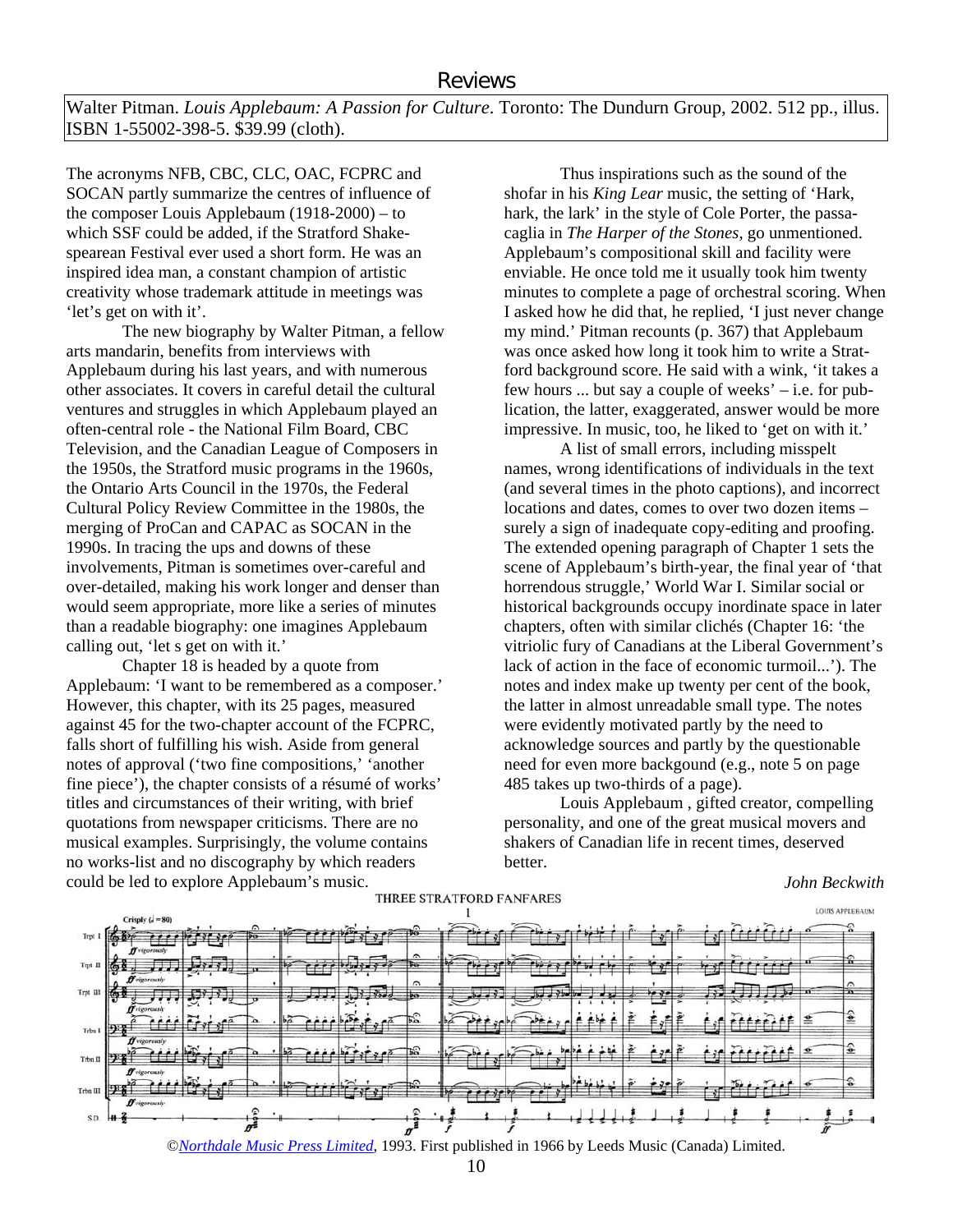Michael Barclay, Ian A.D. Jack, and Jason Schneider. *Have Not Been the Same: The CanRock Renaissance, 1985-1995* (Toronto: ECW Press, 2001). xii, 757 pp., ill. ISBN 1-55022-475-1. \$29.95 (paper).

Amid the vast desert of literature on Canadian music (both classical and popular), an oasis, large or small, is a welcome sight. The appearance of an in-depth examination (over 700 pages) of a mere decade of the alternative/punk music scene in Canada promises to quench the thirst of many a reader of Canadian cultural history. In *Have Not Been the Same*, Michael Barclay, Ian Jack, and Jason Schneider collaborate to explore the explosive growth of Canadian rock music that occurred between 1985 and 1995, ten eventful years that witnessed a major transformation in the way that Canadian musicians felt about themselves, their national identity and their ability to create music with a distinctive voice. The three authors (music journalists and musicians themselves) piece together a rich mosaic of engaging stories drawn primarily from interviews with Canadian musicians, producers, and club owners.

Barclay, Jack, and Schneider highlight a number of factors that contributed to the so-called 'CanRock Renaissance.' They cite the blandness of mainstream music in the 1980s as a catalyst that led many to explore more engaging musical experiences. This, combined with the strong 'do-it-yourself' attitude common in the alternative music scene, fostered a subculture defined by bands determined to perform and record their own distinctive brand of music, bypassing established venues that were provided (and restricted) by the corporate music world. These musicians found regional outlets for their creative expression through the campus radio stations that began to appear across the country, and many eventually achieved national exposure on two CBC late-night shows, *Brave New Waves* and *Nightlines*. The counter-cultural energy of MuchMusic in its early years, combined with the force of the CRTC's Canadian content regulations, provided additional exposure for many young artists through the broadcasting of their music videos.

The authors describe with fine detail the uneasy tension that has existed between mainstream rock/pop and the alternative/punk scene in this country. Every chapter exudes sympathy for the struggles of the young artists, enthusiastically charting their successes and disappointments as they toiled in relative obscurity on the fringes of the music industry. The result is a vivid portrait of a subculture that has received little attention (critical or otherwise) in this country.

The opening two chapters provide the strongest moments in the book, painting a stark picture of the cultural climate that gave birth to the 'CanRock Renaissance.' The remaining fifteen chapters present

thematic collections of narratives (illustrated with numerous photographs) that focus on such bands as The Rheostatics, Skinny Puppy, Spirit of the West, Sloan, The Tragically Hip, and Blue Rodeo; regional music scenes in Montreal, Vancouver, and Halifax; and the emergence of a number of independent record labels. Occasionally, developments are presented in the context of events in the United States at the time, contrasting the cultural and economic climates of the two countries and demonstrating how a number of Canadian alternative bands actually anticipated similar developments in the United States. Although the authors tend to avoid mainstream and established artists, they do describe the influential roles some of them played in fostering the development of distinctive Canadian musical voices among the younger crowd. The authors highlight the challenges of the 'cultural baggage' that many Canadian rock musicians had to address; for a number of bands in the late 1980s, success involved coming to terms with cultural identity issues raised by the successes of their musical predecessors of the 1960s and 1970s.

Early in the book, the authors reveal their scorn for mainstream rock and pop music in North America, condemning it as a vacuous artistic movement and a negative, hegemonic cultural and economic force. While the sympathy expressed toward the alternative subculture(s) helps them to present a compelling case for the importance of the alternative/punk movement in this country, it leads to the frequent dismissal of positive contributions from the mainstream music industry. In terms of corporate elements, the authors tend to consider valuable and positive only those activities that are themselves subversive and antiestablishment-oriented, taking place in obscure, dark corners of various corporate empires.

One of the challenges of presenting any subject as painstakingly as the authors do here is to maintain a sense of direction and unity. After the initial two chapters, the narrative leads the reader through myriad winding paths and alleys that often cross many times, with no clear road map. At times, amidst the many shining gems of personal accounts of artistic struggle and success, the overall point the authors are trying to make is forgotten. For readers interested primarily in the many first-hand accounts of particular events, this might not be a problem, but the overall focus is clearly weakened by the approach.

The accompanying annotated bibliography is extensive and is organized according to chapter, with